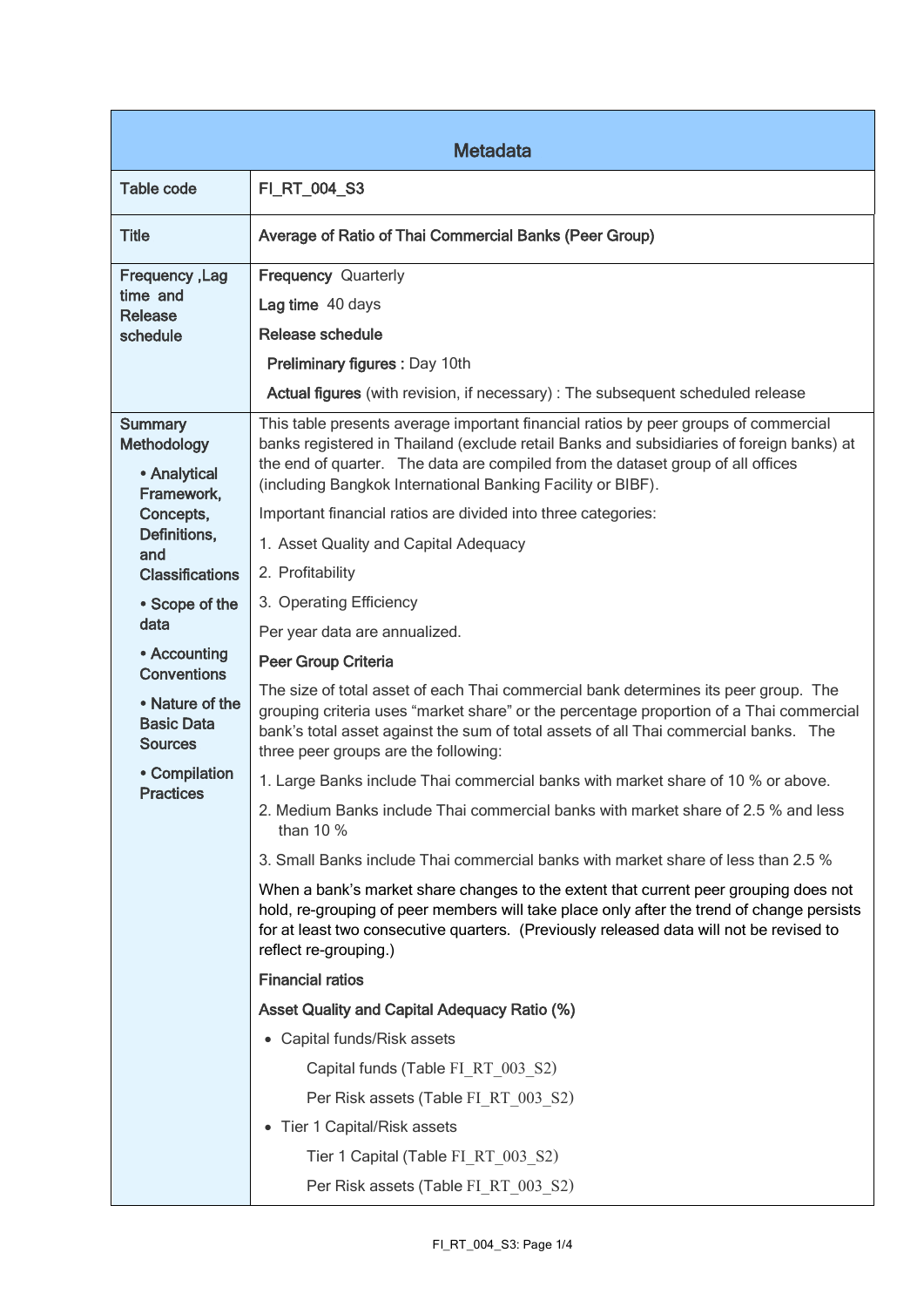| • Off-balance sheet transactions/Assets                                                                                                                                                                                                                                        |
|--------------------------------------------------------------------------------------------------------------------------------------------------------------------------------------------------------------------------------------------------------------------------------|
| Off-balance sheet transactions (Table FI_RT_003_S2)                                                                                                                                                                                                                            |
| Per Assets (Table FI_RT_001_S3)                                                                                                                                                                                                                                                |
| • Loan to related parties/Loans                                                                                                                                                                                                                                                |
| Loan to related parties (Table FI_RT_003_S2)                                                                                                                                                                                                                                   |
| Per Loans (Table FI_RT_003_S2)                                                                                                                                                                                                                                                 |
| • Non - performing loan/Loans                                                                                                                                                                                                                                                  |
| Non - performing loan (NPL) (Table FI RT 003 S2)                                                                                                                                                                                                                               |
| Per Loans (Table FI_RT_003_S2)                                                                                                                                                                                                                                                 |
| • Actual allowance/Required allowance                                                                                                                                                                                                                                          |
| Actual allowance (Table FI RT 003 S2)                                                                                                                                                                                                                                          |
| Per Required allowance (Table FI_RT_003_S2)                                                                                                                                                                                                                                    |
| • Problem assets/Assets plus allowance                                                                                                                                                                                                                                         |
| Problem assets (Table FI_RT_003_S2)                                                                                                                                                                                                                                            |
| Per Assets plus allowance (Table FI_RT_003_S2)                                                                                                                                                                                                                                 |
| • Loans/Deposits                                                                                                                                                                                                                                                               |
| Loans (Table FI_RT_003_S2)                                                                                                                                                                                                                                                     |
| Per Deposits (Table FI_RT_001_S3)                                                                                                                                                                                                                                              |
| • Liquidity Coverage Ratio (LCR) From 2016 onwards, The BOT has changed<br>Liquidity Coverage Ratio: LCR Regulation                                                                                                                                                            |
| High-quality liquid assets: HQLA is assets with a high quality, have no obligation<br>and can be easily and quickly turn into cash without significant value losses in<br>severe liquidity stress period, such as cash, deposits or reserves at central bank<br>and securities |
| Per Net expected cash outflow over the next 30 days in severe liquidity stress<br>period. Further details check from link;<br>https://www.bot.or.th/Thai/FIPCS/Documents/FPG/2558/ThaiPDF/25580129.pdf<br>(available in Thai only)                                             |
| Profitability Ratio (%)                                                                                                                                                                                                                                                        |
| • Interest income /Average net assets (Per year)                                                                                                                                                                                                                               |
| Interest income (Table FI_RT_002_S3)                                                                                                                                                                                                                                           |
| Per Average net assets (net acceptances) (Table FI RT 003 S2)                                                                                                                                                                                                                  |
| • Interest expenses/Average net assets (Per year)                                                                                                                                                                                                                              |
| Interest expenses (Table FI_RT_002_S3)                                                                                                                                                                                                                                         |
| Per Average net assets (net acceptances)(Table FI_RT_003_S2)                                                                                                                                                                                                                   |
| • Net interest income / Average interest earning assets (Per year) (NIM)                                                                                                                                                                                                       |
| Net interest income (Table FI_RT_002_S3)                                                                                                                                                                                                                                       |
| Per Average interest earning assets                                                                                                                                                                                                                                            |
|                                                                                                                                                                                                                                                                                |
|                                                                                                                                                                                                                                                                                |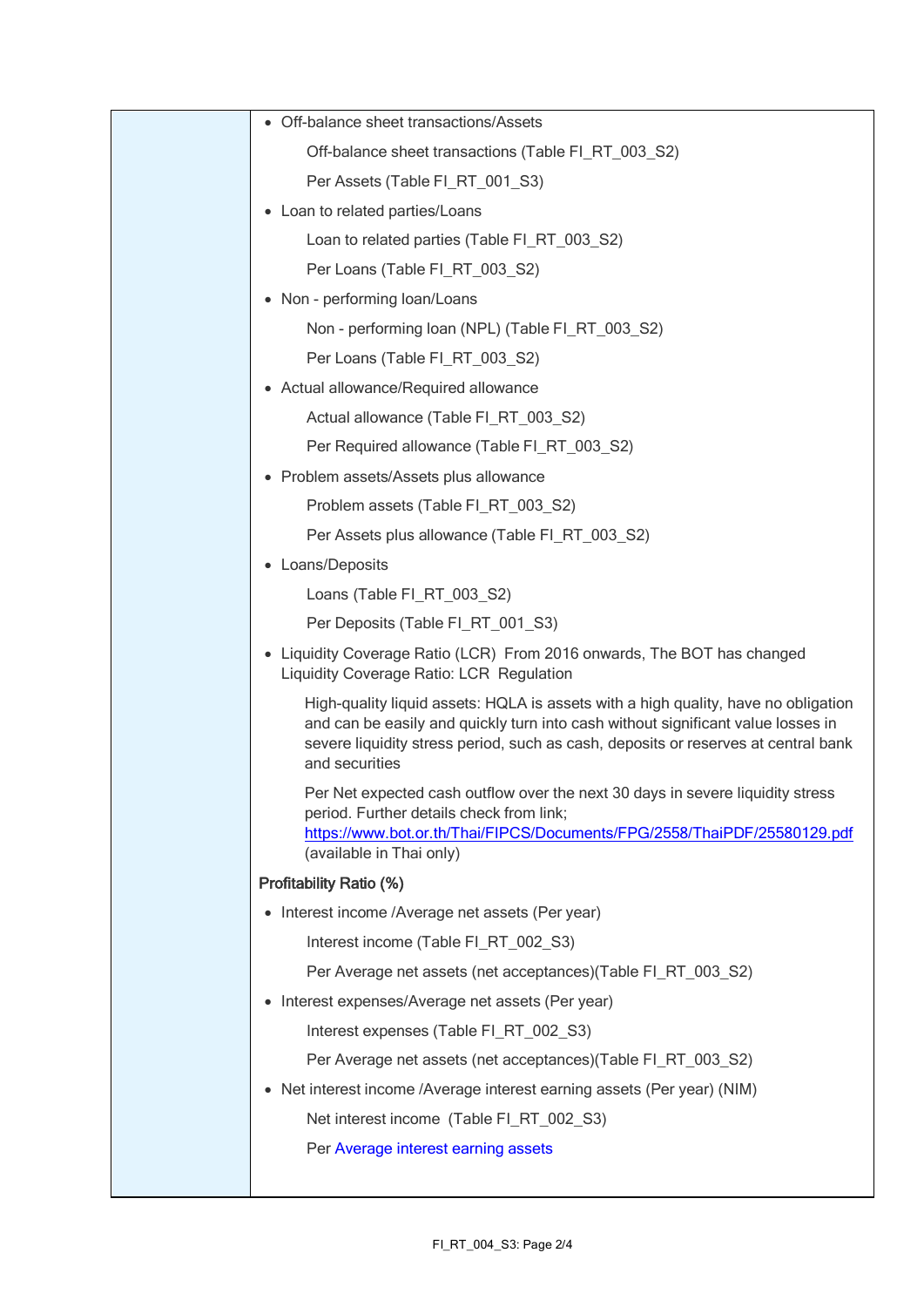| • Non - interest income/Average net assets (Per year)                                 |
|---------------------------------------------------------------------------------------|
| Non - interest income (Table FI_RT_002_S3)                                            |
| Per Average net assets (net acceptances) (Table FI_RT_003_S2)                         |
| • Operating expenses/Average net assets (Per year)                                    |
| Operating expenses (Table FI_RT_002_S3)                                               |
| Per Average net assets (net acceptances) (Table FI_RT_003_S2)                         |
| • Profit (loss) from operation/Average net assets (Per year)                          |
| Profit (loss) from operation (Table FI_RT_003_S2)                                     |
| Per Average net assets (net acceptances) (Table FI_RT_003_S2)                         |
| • Net profit (loss)/Average net assets (Per year) (ROA)                               |
| Net profit (loss) (Table FI_RT_002_S3)                                                |
| Per Average net assets (net acceptances) (Table FI_RT_003_S2)                         |
| • Non-interest income/Total income                                                    |
| Non-interest income (Table FI_RT_002_S3)                                              |
| Per Total income (Table FI_RT_003_S2)                                                 |
| • Gain (loss) on investments in securities/Non-interest income                        |
| Gains (losses) on investments in securities (Table FI_RT_002_S3)                      |
| Per Non-interest income (Table FI_RT_002_S3)                                          |
| Gain (Loss) on foreign exchange transactions /Non-interest income                     |
| Gains (losses) on tradings and foreign exchanges transactions (Table<br>FI_RT_002_S3) |
| Per Non-interest income (Table FI_RT_002_S3)                                          |
| • Fee and services income/Non-interest income                                         |
| Fee and services income (Table FI_RT_002_S3)                                          |
| Per Non-interest income (Table FI RT 002 S3)                                          |
| • Salaries and employee benefits/Operating expenses                                   |
| Salaries and employee benefits (Table FI_RT_002_S3)                                   |
| Per Operating expenses (Table FI_RT_002_S3)                                           |
| • Operating expenses/Net interest income and dividend                                 |
| Operating expenses (Table FI_RT_002_S3)                                               |
| Per Net interest income and dividend (Table FI_RT_002_S3)                             |
| <b>Efficiency Ratio (Millions of Baht)</b>                                            |
| • Average net assets/Number of bank's branches                                        |
| Average net assets (net acceptances) (Table FI_RT_003_S2)                             |
| Per Number of bank's branches (Table FI_RT_003_S2)                                    |
| • Average net assets/Number of bank's employees                                       |
| Average net assets (net acceptances) (Table FI_RT_003_S2)                             |